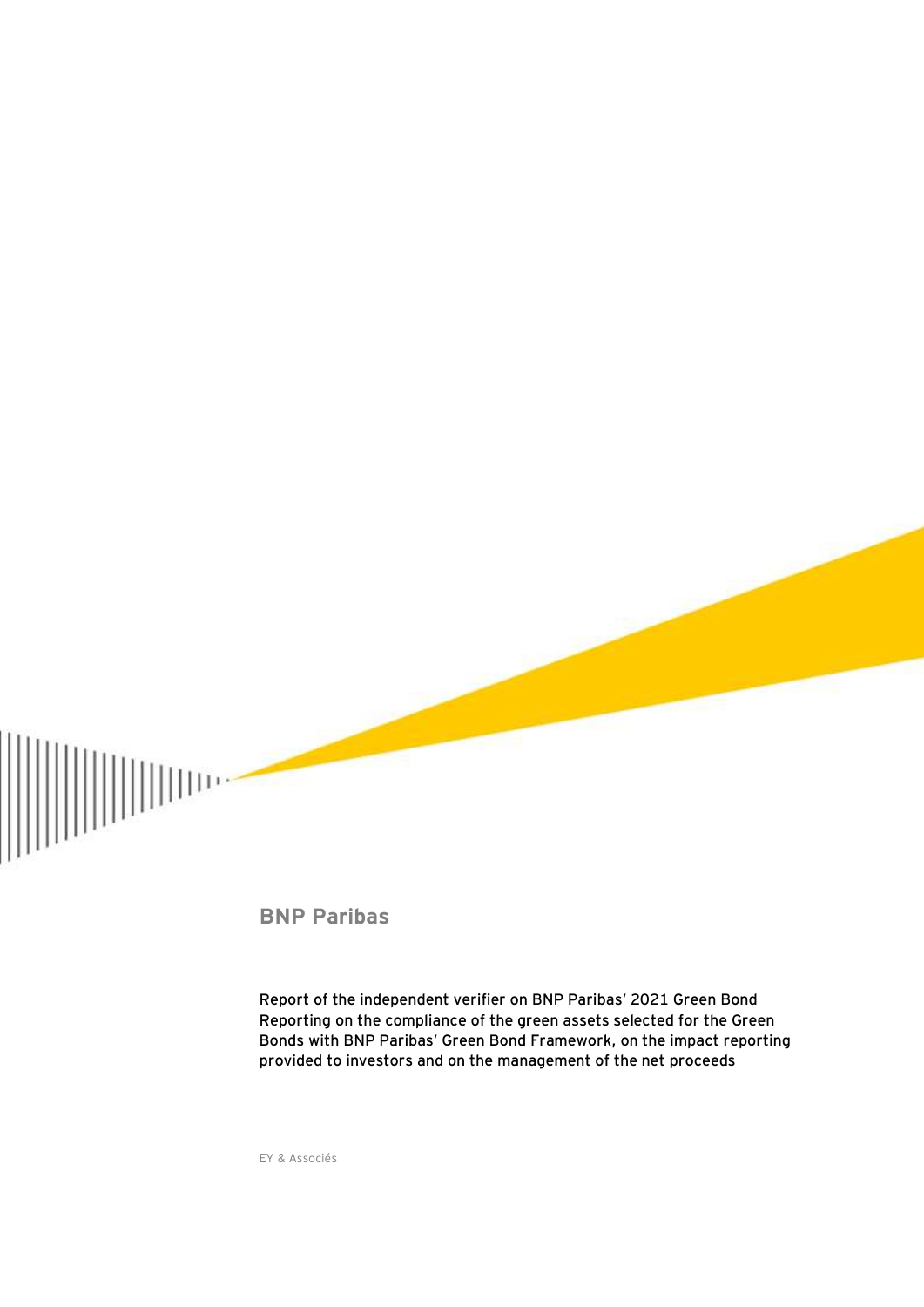

EY & Associés Tour First TSA 14444 92037 Paris-La Défense cedex Tél. : +33 (0) 1 46 93 60 00 www.ey.com/fr

**BNP Paribas**

**Report of the independent verifier on BNP Paribas' 2021 Green Bond Reporting on the compliance of the green assets selected for the Green Bonds with BNP Paribas' Green Bond Framework, on the impact reporting provided to investors and on the management of the net proceeds**

To the Chairman and Chief Executive Officer,

In accordance with your request and in our capacity as independent verifier, we hereby present our report on BNP Paribas' 2021 Green Bond Reporting (available on BNP Paribas' website) on (i) the compliance of the green assets selected for the Green Bonds issued in November 2016, April 2018, February 2019, November 2019, October 2020, June 2021, July 2021 and November 2021 with BNP Paribas' Green Bond Framework (as of November 2021 and available on BNP Paribas' website), (ii) the impact reporting of the green assets for the year 2020, and (iii) the management of the net proceeds (as of December 31, 2021).

# **1. Reasonable assurance report on the compliance of the green assets with BNP Paribas' Green Bond Framework and on the impact reporting provided to investors**

## **Responsibility of the Company**

It is the responsibility of the Company to (i) establish the selection and monitoring criteria defined in BNP Paribas' Green Bond Framework, (ii) to ensure their implementation and (iii) to release every year a Reporting (available on BNP Paribas' website).

## **Independence and quality control**

Our independence is defined by regulatory requirements and the Code of Ethics (*Code de déontologie*) of our profession. In addition, we have implemented a quality control system, including documented policies and procedures, to ensure compliance with ethical standards, professional standards and applicable laws and regulations.

## **Responsibility of the independent verifier**

It is our role, based on our work, to express a reasonable assurance conclusion as to whether the assets selected by the Company and impact indicators comply, in all material aspects, with BNP Paribas's Green Bond Framework (as of November 2021).

We conducted the work described below in accordance with International Standard ISAE 3000 (International Standard on Assurance Engagements) and professional standards applicable in France.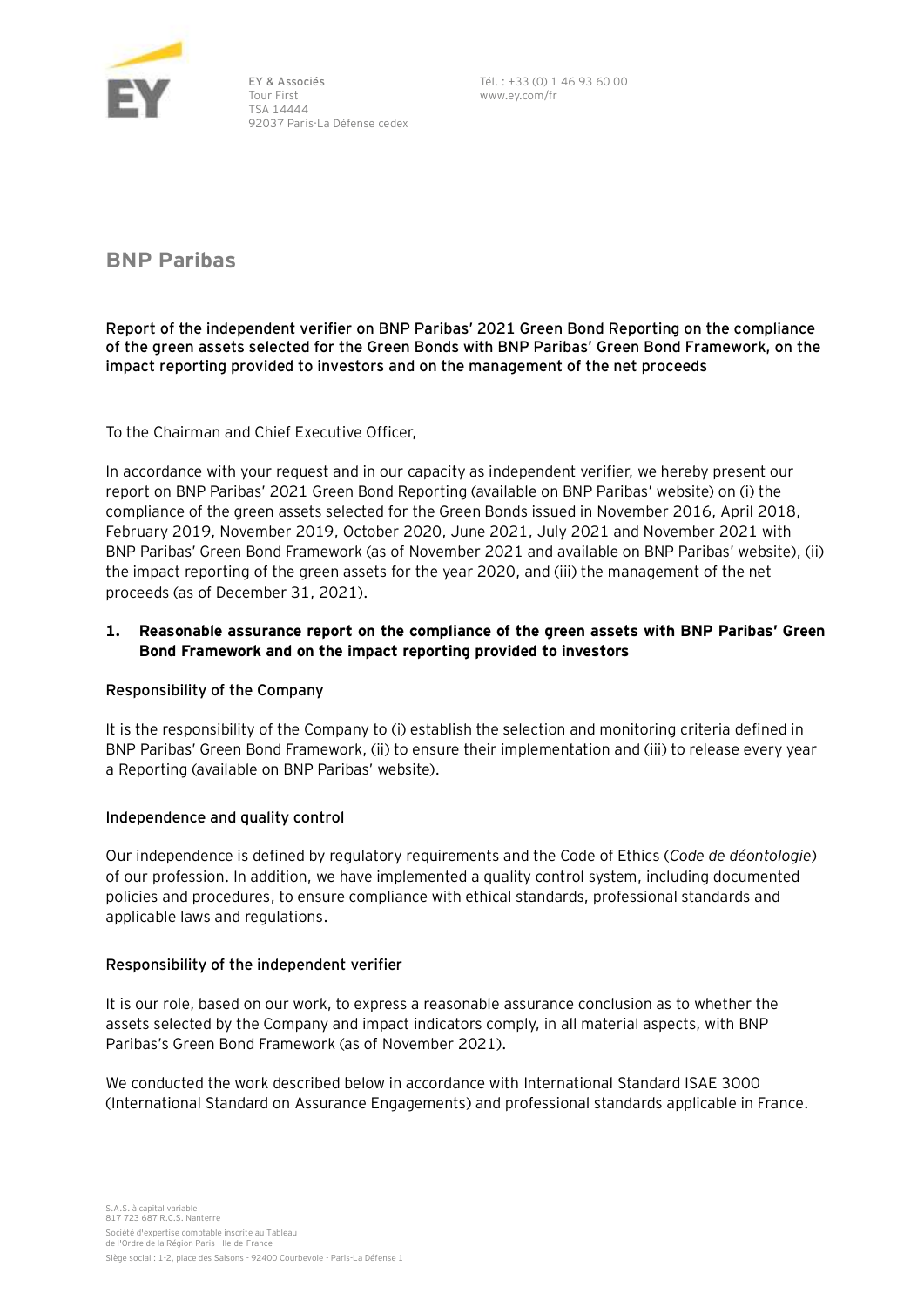

## **Nature and scope of work**

In order to express our conclusion, we performed the following work in March and April 2022:

- We assessed the suitability of BNP Paribas' Green Bond Framework (as of November 2021) regarding its relevance, completeness, clarity, neutrality and reliability, taking into consideration the "Green Bonds Principles" dated June 2018<sup>1</sup>.
- We compared the list of green assets included in the five benchmarks bonds and the private placement issuances as of December 31, 2021 with the list of green assets in their latest available reporting<sup>2</sup>.
- In case of new selected assets, we verified, based on the available documentary evidence, their compliance with BNP Paribas' Green Bond Framework.
- We verified the impact indicators of the selected green assets:
	- for renewable energy assets, we verified the total installed capacity of the assets and the theoretical GHG emissions avoided by the clean energy production (using the methodology developed by the European Investment Bank<sup>3</sup>);
	- for transportation assets, we verified the theoretical GHG emissions avoided by the modal shift;
	- for green building assets, we verified the number of square meters benefiting from the environmental certification;
	- for other assets, we verified the estimated GHG emissions.

## **Information on BNP Paribas' approach**

As mentioned by BNP Paribas in its Green Bond Framework (selection and monitoring criteria) and the use of proceeds available on BNP Paribas' website:

- The net proceeds of the issue of the Green Bond is allocated to the financing and/or refinancing, in whole or in part, of Eligible Green Assets.
- Eligible Green Assets refer to any existing, on-going and/or future loans or any other form of financing from Eligible Categories, which will meet the Eligibility Criteria. Those criteria are both internal (internal screening selection) and external (external review by third parties) and are described in BNP Paribas' Green Bond Framework.

l <sup>1</sup> The Green Bonds Principles and Governance Framework are available on the website of the ICMA (International Capital Market Association) at: [www.icmagroup.org](http://www.icmagroup.org/)

<sup>2</sup> December 2019 for the Green Bonds issued in 2016, 2018 and 2019 and their issuing dates for the Green Bonds issued in 2021

<sup>&</sup>lt;sup>3</sup> The "European Investment Bank Induced GHG Footprint, Methodologies for the Assessment of Project GHG Emissions and Emission Variations" study (Version 11.1, dated July 2020) is available at: www.eib.org